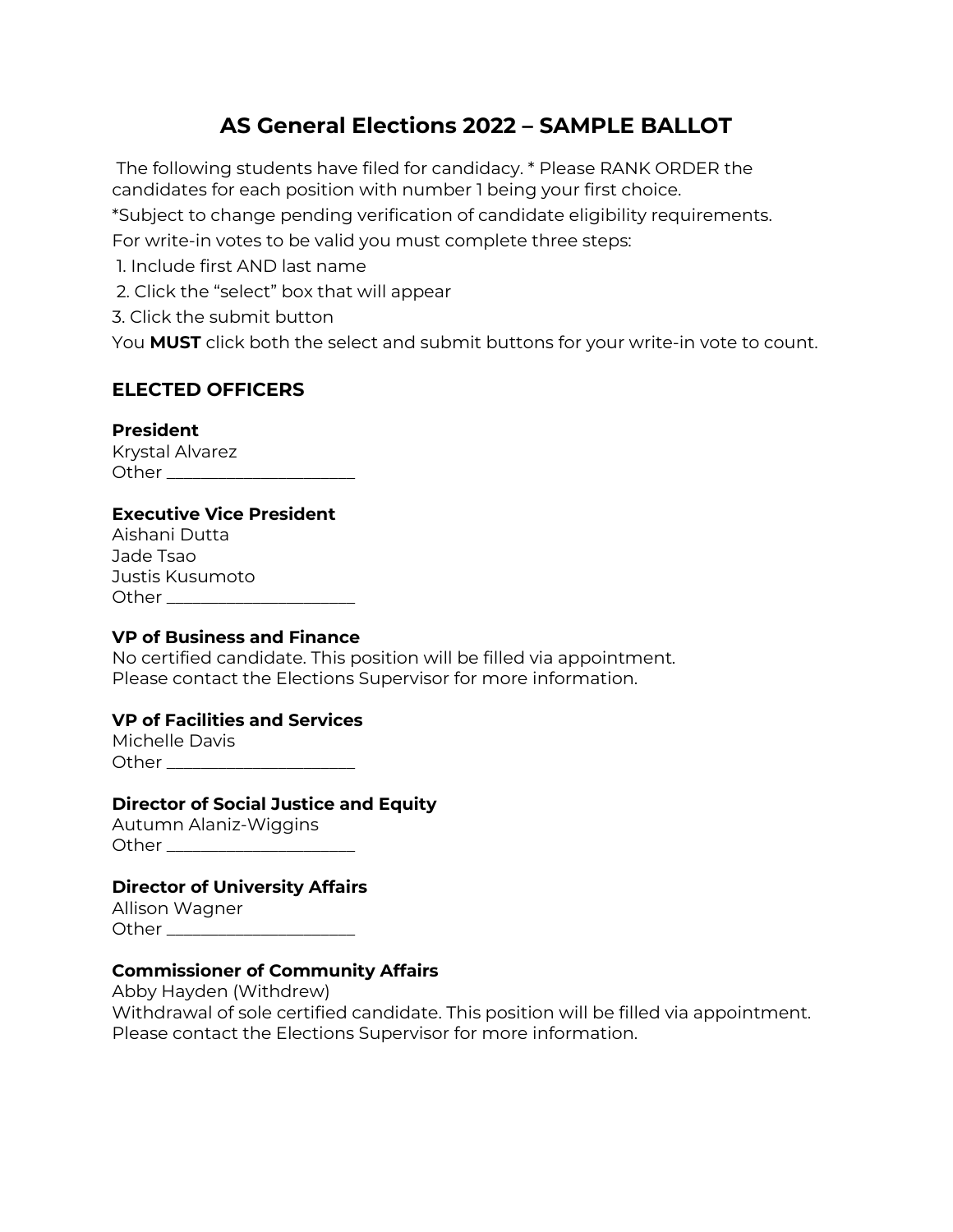#### **Commissioner of Legislative Affairs**

|       | Joshua Rubinoff |
|-------|-----------------|
| Other |                 |

#### **Commissioner of Student Engagement and Advocacy**

| Belèn Espinoza |  |
|----------------|--|
| Chloe Renner   |  |
| Other          |  |

#### **Commissioner of Sustainability Affairs**

| Daisy Chavez |  |
|--------------|--|
| Other        |  |

### **ELECTED SENATORS**

### **College of Agriculture Senator**

| Mia Arisman |  |
|-------------|--|
| Other       |  |

### **College of Behavioral and Social Sciences Senator**

 Please contact the Elections Supervisor for more information. No certified candidate. This position will be filled via appointment.

### **College of Business Senator**

 Katie Lakey Eric Celis Other \_\_\_\_\_\_\_\_\_\_\_\_\_\_\_\_\_\_\_\_\_\_

### **College of Communication and Education Senator**

| Amy Leadergerber |  |
|------------------|--|
| Other            |  |

### **College of Engineering, Computer Science, and Construction Management Senator**

Behnam Ardakanian Diego Valdez Other \_\_\_\_\_\_\_\_\_\_\_\_\_\_\_\_\_\_\_\_\_\_

### **College of Humanities and Fine Arts Senator**

| McKenzie Kushmaul |  |
|-------------------|--|
| Mykenzie Mack     |  |
| Other             |  |

#### **College of Natural Sciences Senator**

| Allie Allen       |  |
|-------------------|--|
| Mia Sanchez-Bejar |  |
| Other             |  |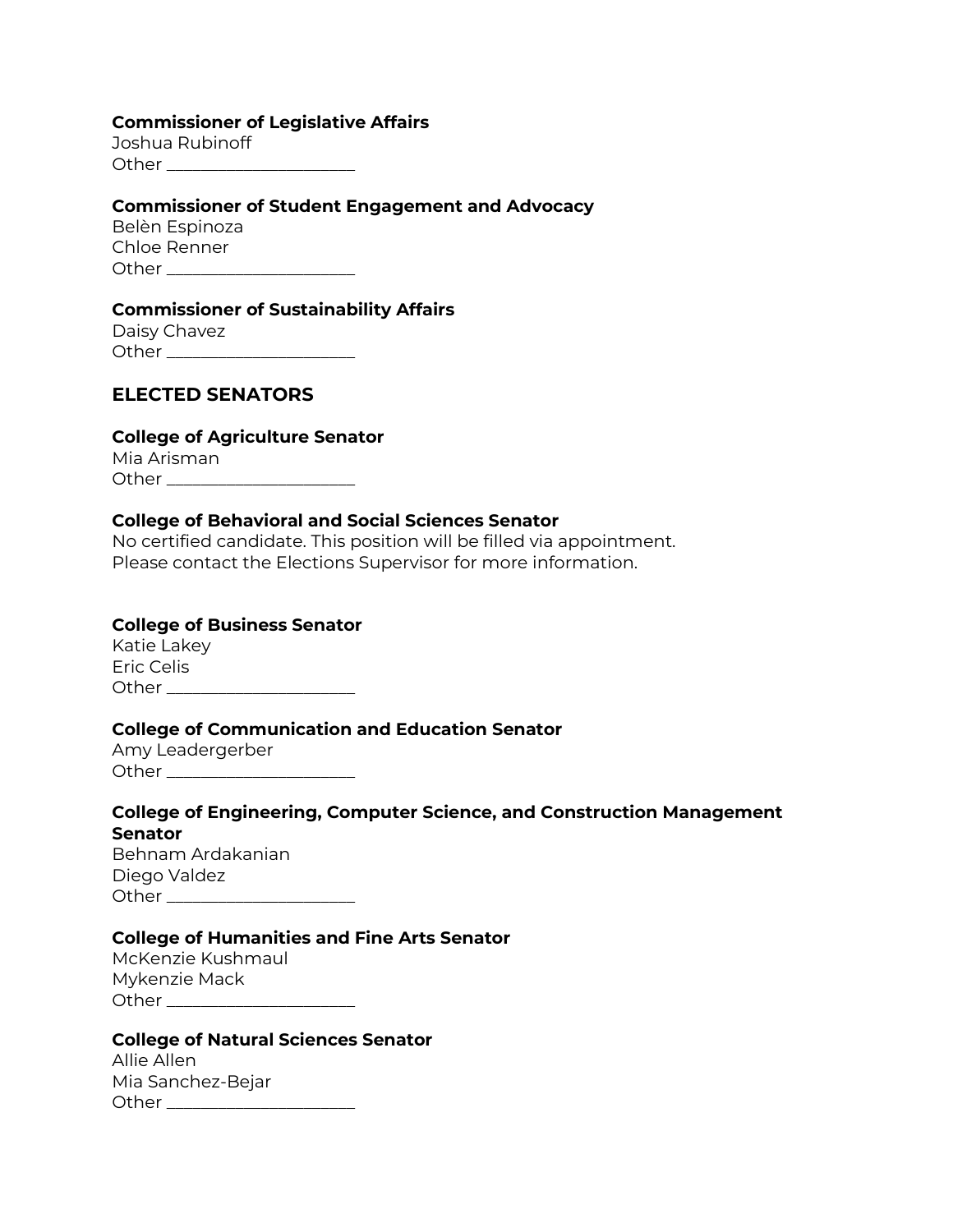### **REVENUE SHARING**

 Voters may choose to allocate \$15.00 of their Activity Fee to support the organization(s) of their choice from the list below. Voters may choose to allocate \$15 organizations. to one organization, \$7.50 each to two organizations or \$5.00 each to three

### **Name of Club/Organization Eligible for Revenue Sharing \***

\*complete list of revenue sharing organizations pending verification

 American Institute of Graphic Arts (AIGA) Chico State Beavers Accounting Society Alpha Delta Pi Alpha Epsilon Pi Alpha Gamma Delta Alpha Gamma Rho Alpha Omicron Pi Alpha Phi Alpha Sigma Phi American Concrete Institute Anthropology Graduate Student Association Arm Wrestling Art Education Club AS Child Development Lab (ASCDL) Associated General Contractors Association for Computing Machinery (Women in Computing) Association for Women in Business Association of Geological and Environmental Students Audio Engineering Society Ballroom Dance Beta Alpha Psi Business Information Systems Society California Nursing Students Association Ceramics Art Student Association Chi Epsilon Honor Society Chico Health Administration Club Chico Minorities and Philosophy Chico State 3D Printing and Additive Manufacturing Club Chico State Cooking Club Chico State Interior Architecture Club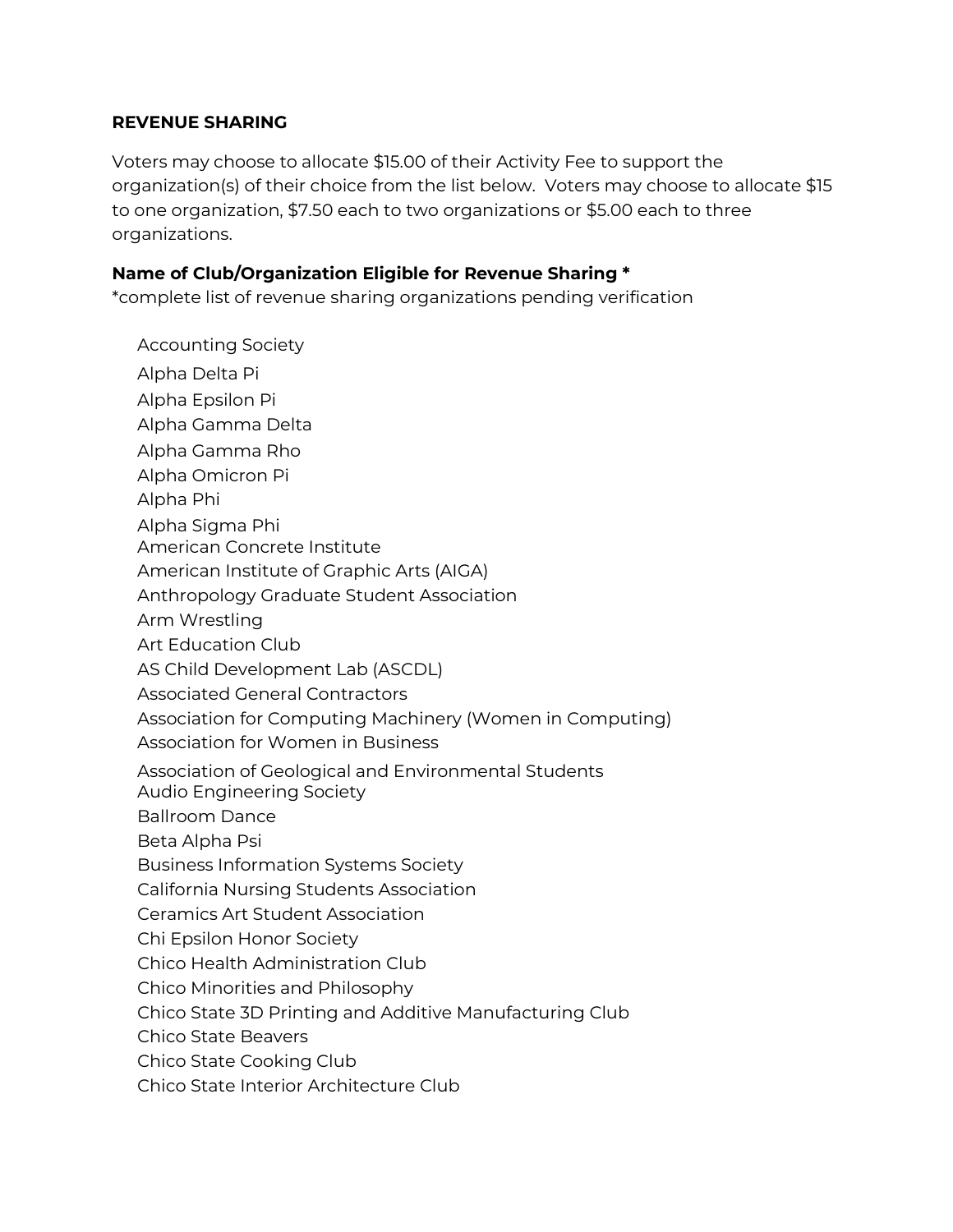Chico State Nursing Club

Chico State Pride

Chico State Sheep Association

Chico State Women in Construction

Child Development Student Association

Chinese Club

Christian Challenge

Collegiate Entrepreneurship Organization

Community Action Volunteers in Education (CAVE)

Community Legal Information Clinic (CLIC)

Computer Graphics Club

Council of Graduate Students

Criminal Justice Student Association

Crop Science and Horticulture Club

Cross-Cultural Leadership Center (CCLC)

**CRU** 

CSU, Chico Collegiate FFA

Delta Chi

Delta Xi Phi

Design Build Institute of America

Digital Filmmaker's Guild

Dirt Riders of Chico State

Embodied: Living the Health at Every Size Way

English Graduate Student Council

Envy Hip Hop

Epsilon Sigma Rho

Eta Mu Theta

Exercise Physiology Majors Club

Filipino American Student Organization (FASO)

Friends of MSF Chapter- Chico State (Doctors Without Borders)

Gamma Phi Beta

Gamma Zeta Alpha

Gender and Sexuality Equity Coalition (GSEC)

German Club

Global Student Society

Graduate Business Association

Greek Legacy

Health Professionals Association (HPA)

Hmong Student Association

IEEE - Eta Kappa Nu

Indian Student Association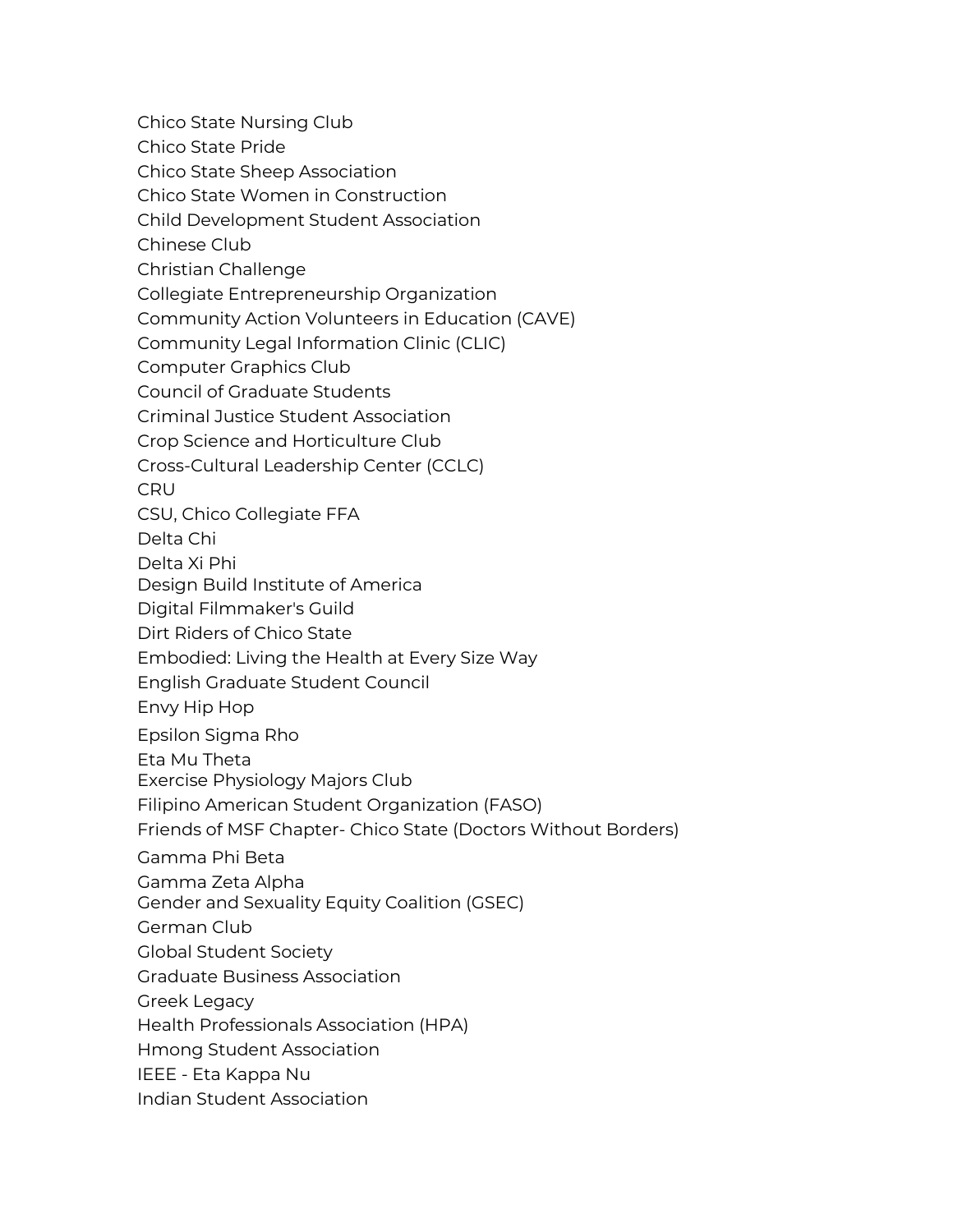International Neighbors InterVarsity Christian Fellowship Investor's Club IOTA IV Chapter of Sigma Lambda Chi International Construction Honor Society J-Fusion Kappa Sigma KCSC Radio Lambda Chi Alpha Lambda Sigma Gamma Lambda Theta Alpha Lambda Theta Nu Lambda Theta Phi Latinas in Action Latinos in Technical Careers Latitude 39 (Geography Club) LoveBug Masters of Social Work Student Association (MSW) Mechanical Contractors Association (MCA) Mechanical Keyboard Club Momentum Choreography Collective Movimiento Estudiantil Chicanx de Aztlan (MEChA) Mysterium Tremendum National Association for Music Education National Science Teachers Association National Society of Black Engineers (NSBE) National Student Speech Language Hearing Association (NSSLHA) Native American Club Newman Catholic Center Nu Alpha Kappa Nutrition and Food Science Association (NFSA) Omicron Theta Epsilon- Biology Honors Society OnePsych Operation and Supply Chain Management Club Oral Wellness and Community Health Club (OWCH) Orientation Club Pacific Islander Club Phi Beta Sigma Phi Chi Theta Phi Delta Theta Phi Kappa Tau